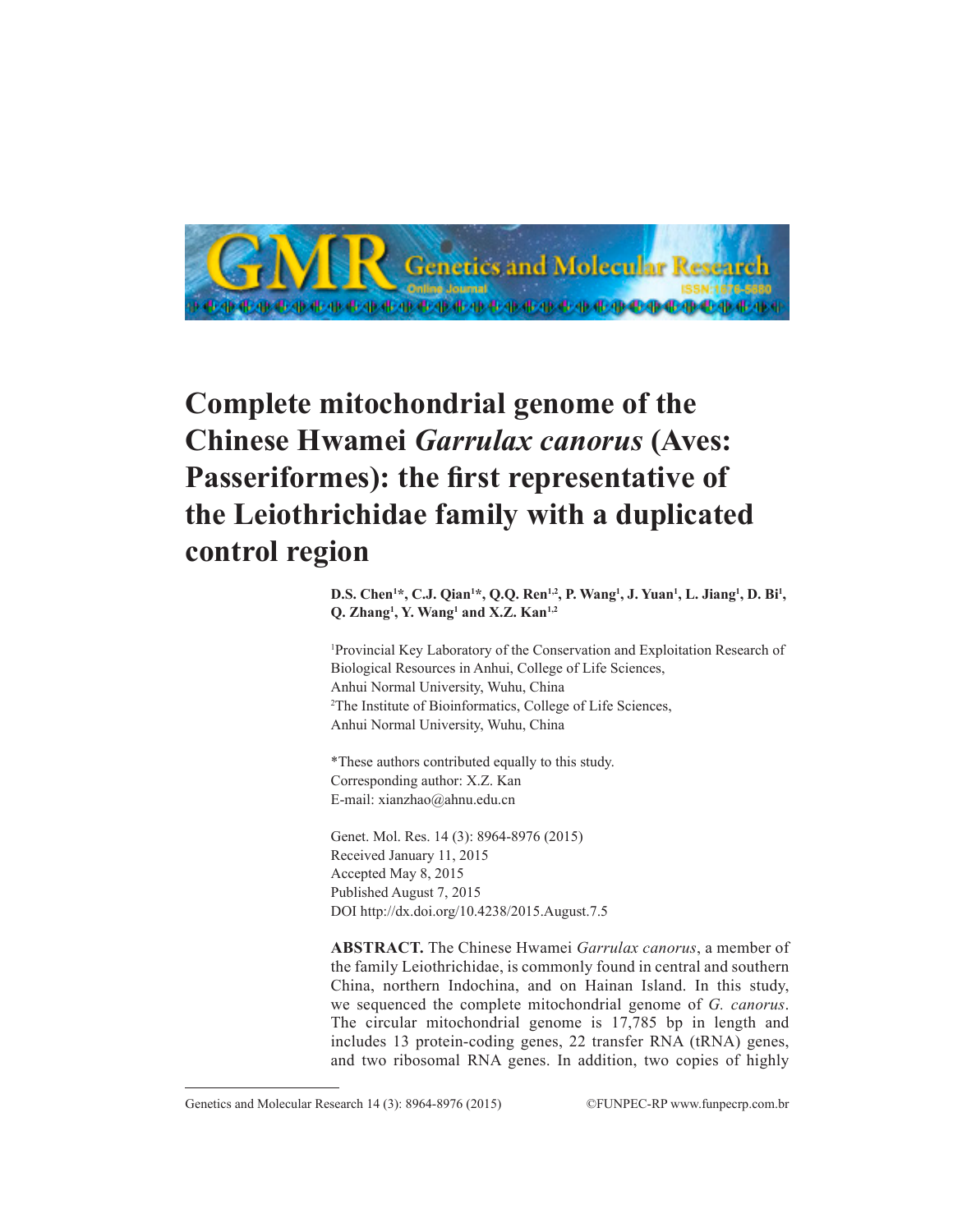similar putative control regions were observed in the mitochondrial genome. As found in other vertebrates, most of the genes are coded on the H-strand, except for one protein-coding gene (*nad6*; NADH dehydrogenase subunit 6) and eight tRNA genes (*tRNAGln*, *tRNAAla*, *tRNAAsn*, *tRNACys*, *tRNATyr*, *tRNASer(UCN)*, *tRNAPro*, and *tRNAGlu*). All the protein-coding genes start with ATG, with the exception of *cox1* (cytochrome oxidase subunit 1), which starts with GTG. All tRNA genes have the potential to fold into the typical clover-leaf structure. Conserved sequences in three domains were observed in the two putative control regions. These results provide basic information for future phylogenetic analyses among species of the order Passeriformes.

**Key words:** Chinese Hwamei; *Garrulax canorus*; Passeriformes; Mitochondrial genome; Leiothrichidae

## **INTRODUCTION**

The order Passeriformes is the largest order or birds and is divided into 124 families, occupying approximately 60% of all existent avian species (Clements et al., 2011). The monophyly of Passeriformes is strongly supported by morphological and molecular data (Raikow, 1982; Sibley and Ahlquist, 1990; Johansson et al., 2001; Cracraft et al., 2004). According to DNA-DNA hybridizations (Sibley and Ahlquist, 1990), the order Passeriformes is divided into two groups, the Oscines and the Suboscines. Recent molecular data suggest that the New Zealand wrens constitute the sister-group to all other passerines (Barker et al., 2002; Ericson et al., 2002; Barker, 2004). The oscine passerines consist of two groups, named Corvida and Passerida, and the latter is divided into three superfamilies: Muscicapoidea, Sylvioidea, and Passeroidea (Sibley and Ahlquist, 1990), with Muscicapoidea basal relative to the other two clades (Nabholz et al., 2010). *Garrulax canorus*, commonly known as the Chinese Hwamei, is a member of the Sylvioidea and is located in the family Leiothrichidae (Clements et al., 2011; Gill and Donsker, 2012). It is widely distributed in central and southern China, northern Indochina, and on Hainan Island (MacKinnon and Phillipps, 2000). The name "Hwamei" comes from Chinese and means "painted eyebrow", referring to the distinctive marking around the bird's eyes. The species is a popular cage-bird because of its attractive song (Li et al., 2006).

A typical mitochondrial genome contains 13 protein-coding genes (PCGs), 2 ribosomal RNA (rRNA) genes, and 22 transfer RNA (tRNA) genes, ranging from 15 to 20 kb in size, and is double stranded (Kan et al., 2010a). The superiority of the mitochondrial genome, such as its small size and fast evolutionary rate, has led to it becoming ever more popular in phylogenetic, phylogeography, and evolutionary studies among animals (Ballard and Whitlock, 2004; Chesser et al., 2010; Kan et al., 2010b,c; Zhang et al., 2012). However, no complete mitochondrial sequence has been reported from members of the family Leiothrichidae. Here, we present the first complete mitochondrial genome of *G. canorus*, which provides further information for the future study of phylogenetic analyses among passerines, especially species belonging to Leiothrichidae.

Genetics and Molecular Research 14 (3): 8964-8976 (2015) ©FUNPEC-RP www.funpecrp.com.br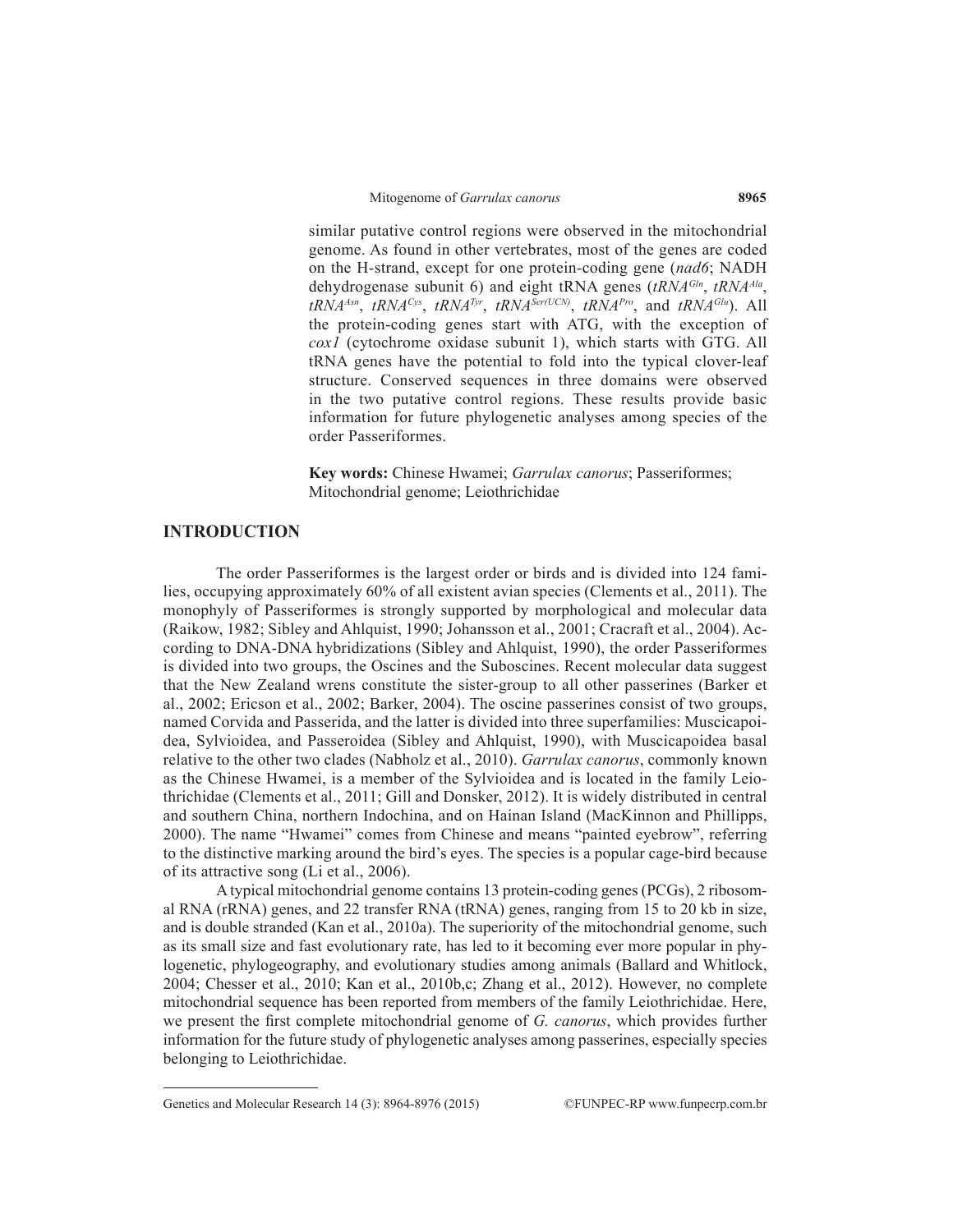## **MATERIAL AND METHODS**

#### **Sample collection and DNA extraction**

Adult *G. canorus* [voucher code AHNU (Anhui Normal University), No. A0040] was collected from Wuhu (31°21'N, 118°22'E), southeast China, in 2009. A voucher specimen was deposited at the College of Life Sciences, Anhui Normal University, China. Total genomic DNA was extracted from muscle tissue using the standard phenol/chloroform method (Sambrook and Russell, 2001).

#### **Polymerase chain reaction (PCR) amplification and sequencing**

First, four long overlapping fragments were amplified using the long and accurate-PCR (LA-PCR) kit (Takara, Dalian, China) to minimize the possibility of obtaining nuclear copies of mitochondrial genes. The resulting amplification fragments (approximately 6 kb long) were used as templates for nested PCR amplification using 18 primer pairs (Table 1), which were designed based on the available mitochondrial genome sequences of passerines, and overlapped by at least 50 bp at both ends of the sequence. The LA-PCR and nested PCR were conducted as described by Kan et al. (2010a). The band with the expected size was cut from the gel and purified using the TIANgel MiDi Purification Kit (Tiangen Biotech Co., Ltd., Beijing, China) and then cloned using a pUCm-T vector kit (Bio Basic Inc., Canada). All expected clones were sequenced on an ABI-PRISM 3730 sequencer using a BigDye Terminator v3.1 Cycle Sequencing Kit (Applied Biosystems) with the corresponding primers (Table 2).

#### **Sequence analysis**

DNA sequences were analyzed using the BioEdit 7.1.3 software (Hall, 1999). The ContigExpress program (a component of Vector NTI Suite 6.0) was used to assemble the contig. The boundaries of rRNA genes and PCGs were identified using DOGMA (Wyman et al., 2004), initially with the default settings, and then refined by alignment with mitochondrial genomes of other species of Passeriformes (Table 2). Most tRNA genes were identified using tRNAscan-SE 1.21 (Schattner et al., 2005) using the 'cove only' search mode, with the vertebrate mitochondrial genetic code and 'mito/chloroplast' source. A number of tRNA genes not identified using tRNAscan-SE 1.21 were identified by proposed secondary structures and anti-codons (Zhang et al., 2012). The gene map of the complete mitochondrial genome of *G. canorus* was initially generated by OGDRAW (Lohse et al., 2007) and then modified manually.

## **RESULTS AND DISCUSSION**

#### **Genome organization and base composition**

The complete mitochondrial genome of *G. canorus* (GenBank accession No. JQ348398) was sequenced and was found to be 17,785 bp in length, and included 13 PCGs,

Genetics and Molecular Research 14 (3): 8964-8976 (2015) ©FUNPEC-RP www.funpecrp.com.br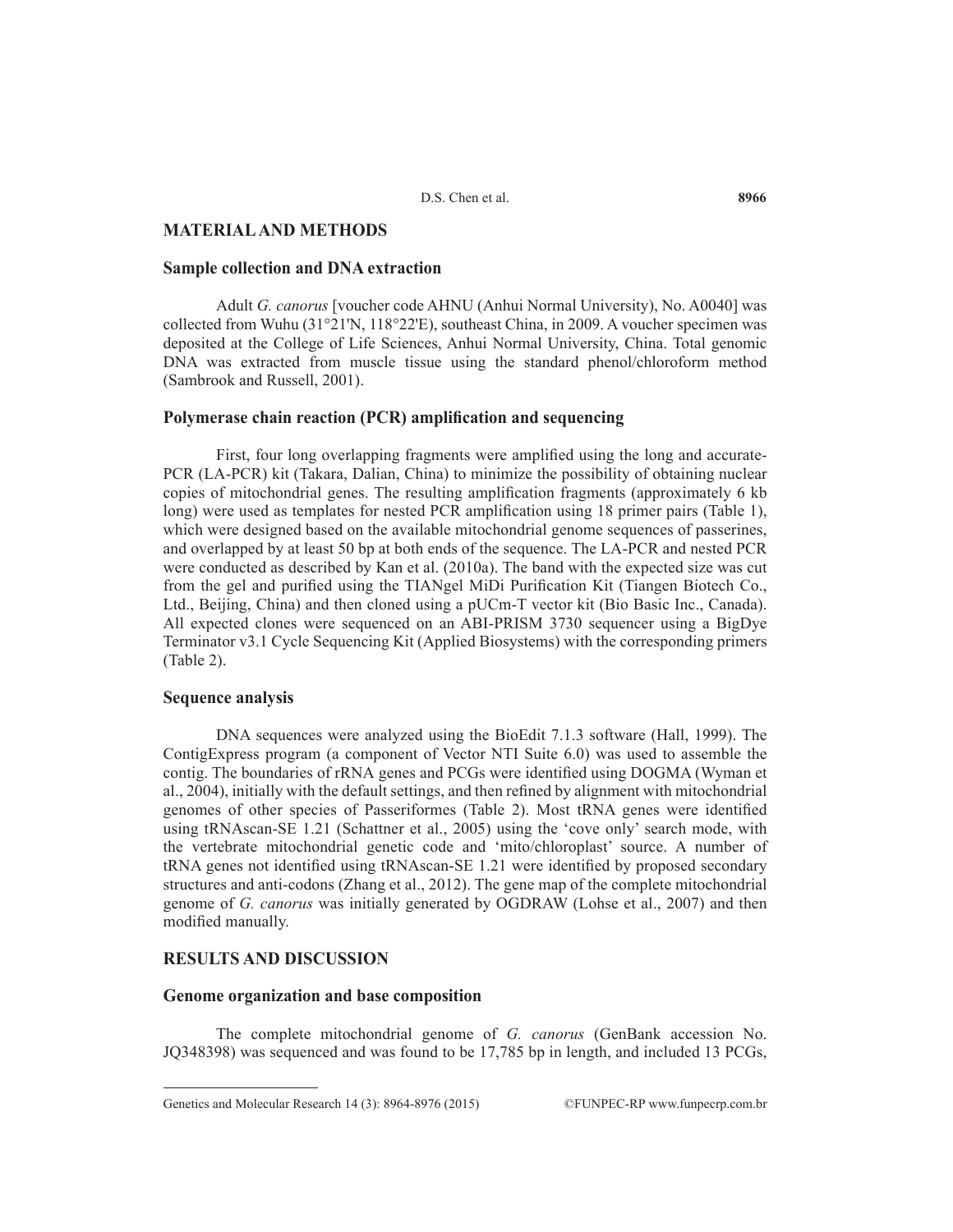two rRNA genes (*srRNA* and *lrRNA*), 22 tRNA genes, and 2 putative control regions (D-loop) (Figure 1 and Table 3). The size of the mitochondrial genome of other passerine species ranges from 16,809 bp (*Pseudopodoces humilis*) to 18,154 bp (*Tachycineta cyaneoviridis*) (Table 4). Gene distributions within the mitogenome of *G. canorus* were similar to the gene distributions observed in the mitogenomes of 23 other passerines, with all the genes encoded on the H-strand, except for one protein-coding gene (*nad6*; NADH dehydrogenase subunit 6) and eight tRNA genes (*tRNAGln* , *tRNAAla*, *tRNAAsn*, *tRNACys*, *tRNATyr*, *tRNASer(UCN)*, *tRNAPro*, and *tRNAGlu*).

| No. of primer pair | Name               | Sequences (5'-3')           | Size (bp) |
|--------------------|--------------------|-----------------------------|-----------|
| $\mathbf{1}$       | KLPASMTF14         | CCCACACCATCAAACATCTC        | 20        |
|                    | <b>KLPASMTR3</b>   | ACTCTTTGTTGATGGCTGCT        | 20        |
| 2                  | KLPASMTF4          | GAGGTGAAAAGCCAATCGAGC       | 21        |
|                    | KLPASMTR7          | ATGGATAGGACGTAGTGGAA        | 20        |
| 3                  | KLPASMTF8          | GAATGGACGTAGACACCCG         | 20        |
|                    | KLPASMTR10         | <b>GTTTTGCCTGGGTAGTATG</b>  | 19        |
| $\overline{4}$     | KLPASMTF11         | CCTCCTACAATGCTAAAAAT        | 20        |
|                    | KLPASMTR13         | GAAGGCAGTTGCTATGAGG         | 19        |
| 5                  | <b>OPASHMMTF1</b>  | ACGCTCAATGACTTTCCGC         | 19        |
|                    | <b>OPASHMMTR1</b>  | AGGAACGGTTGATAATGCTG        | 20        |
| 6                  | KLPASMTF2          | <b>ATCTCCAACTCCCAAAGCT</b>  | 19        |
|                    | QPASHMMTF2(2)      | TCTCCGGGATCTAAAGCCT         | 19        |
|                    | OPASHMMTR2(2)      | AGGGTGGATGGATGGTGAG         | 19        |
|                    | KLPASMTR2          | <b>GGTATCTAATCCCAGTTTG</b>  | 19        |
| 7                  | KLPASMTF3          | CCCACGGGTATTCAGCAGT         | 19        |
|                    | KLPASMTR3          | <b>ACTCTTTGTTGATGGCTGCT</b> | 20        |
| 8                  | KLPASMTF4          | GAGGTGAAAAGCCAATCGAGC       | 21        |
|                    | KLPASMTR4          | GCTAGGGAGAGGATTTGAACC       | 21        |
| 9                  | KLPASMTF5          | AGTCCTACGTGATCTGAGTT        | 20        |
|                    | KLPASMTR5          | GGCCCGATAGCTTGTTTAG         | 19        |
| 10                 | KLPASMTF6          | GATAAAGTGAACATAGAGGT        | 20        |
|                    | KLPASMTR6          | <b>ATCGAAGCCCATCTGCCTA</b>  | 19        |
| 11                 | KLPASMTF7          | GCCTTCAAAGCCTTAAACAA        | 20        |
|                    | KLPASMTR7          | ATGGATAGGACGTAGTGGAA        | 20        |
| 12                 | KLPASMTF8          | GAATGGACGTAGACACCCG         | 19        |
|                    | <b>OPASHMMTR8</b>  | GTGGCTGTAGAGATAAGTTG        | 20        |
| 13                 | PASMTF9            | GGACGCCTAAACCAAACCTC        | 20        |
|                    | PASMTR9            | <b>GCTTCTGTAATACTGTGGTG</b> | 20        |
| 14                 | KLPASMTF10         | AGAACTAGGAGGACAATGAC        | 20        |
|                    | KLPASMTR10         | <b>GTTTTGCCTGGGTAGTATG</b>  | 19        |
| 15                 | KLPASMTF11         | CCTCCTACAATGCTAAAAAT        | 20        |
|                    | KLPASMTR11         | <b>CTTTCACTTGGATTTGCACC</b> | 20        |
| 16                 | KLPASMTF12         | AAAACCTTCTTACCTGCCGA        | 20        |
|                    | <b>OPASHMMTR12</b> | TGTGTAGACTGCGGTGAATG        | 20        |
| 17                 | KLPASMTF13         | TCCTACACATCTCAACGCAC        | 20        |
|                    | KLPASMTR13         | GAAGGCAGTTGCTATGAGG         | 19        |
| 18                 | KLPASMTF14         | <b>CCCACACCATCAAACATCTC</b> | 20        |
|                    | KLPASMTR14         | <b>GGCTTACAAGACCAATG</b>    | 17        |

The overall A+T content of the H-strand is  $52.1\%$  (A = 29.96%, T = 23.15%, G = 14.81%,  $C = 33.08\%$ ), which is the lowest among known passerine mitogenomes (range from 52.1-57.7%; Table 4). The AT and GC skews, which can be calculated as  $(A-T)/(A+T)$  or  $(G-T)/(G+T)$  (Perna and Kocher, 1995), for the complete mitochondrial genome of *G. canorus* are 0.11 and -0.38, respectively, showing a strong bias against guanine. This phenomenon has also been reported in other birds (San Mauro et al., 2004; He et al., 2009; Kan et al., 2010a,b; Zhang et al., 2012).

Genetics and Molecular Research 14 (3): 8964-8976 (2015) ©FUNPEC-RP www.funpecrp.com.br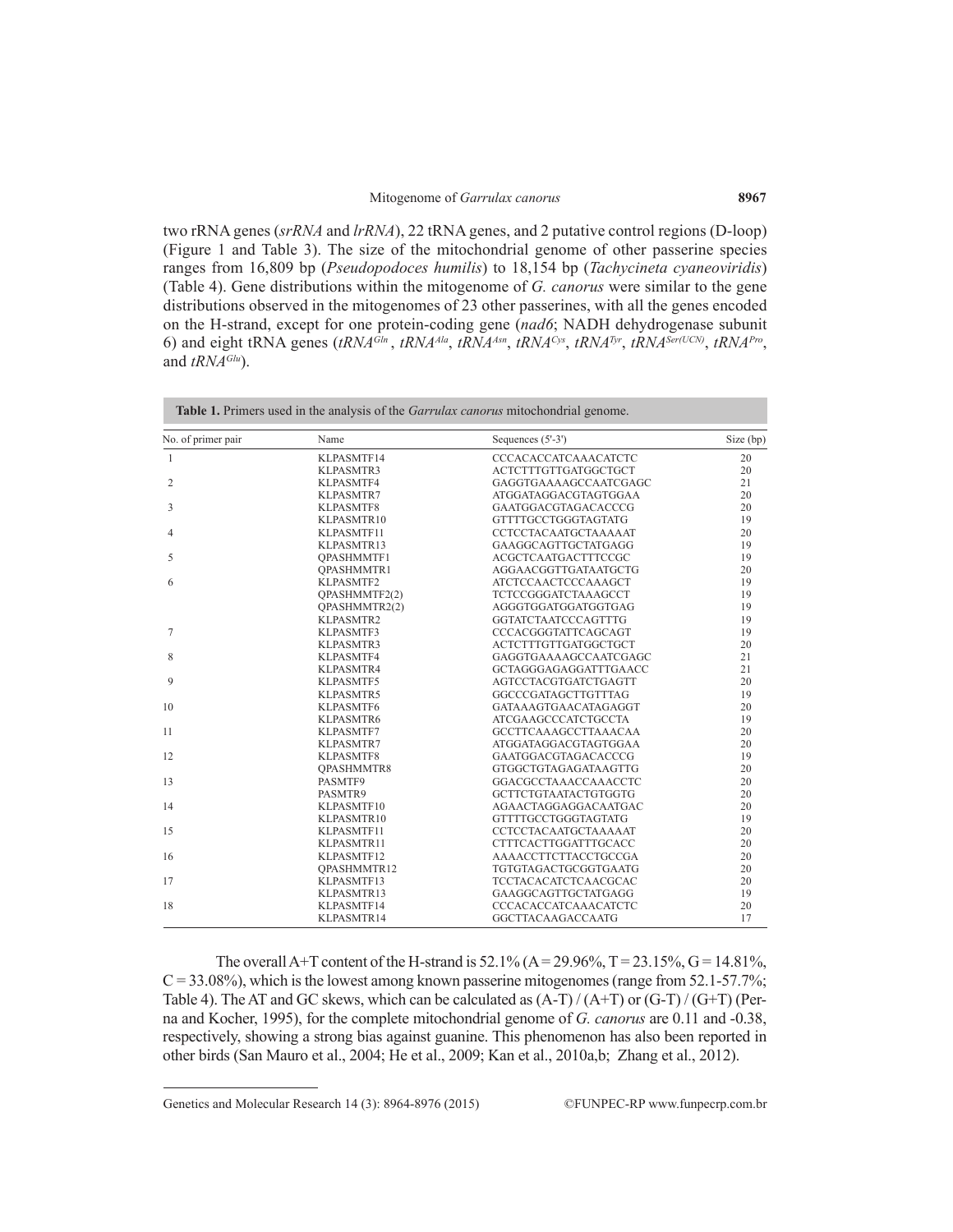D.S. Chen et al. **8968**

| Family         | Species                   | Accession No. | Reference                  |
|----------------|---------------------------|---------------|----------------------------|
| Acrocephalidae | Acrocephalus scirpaceus   | NC-010227     | (Singh et al., 2008)       |
| Calyptomenidae | Smithornis sharpei        | NC-000879     | (Mindell et al., 1999)     |
| Corvidae       | Corvus frugilegus         | NC-002069     | (Härlid and Arnason, 1999) |
| Corvidae       | Podoces hendersoni        | NC-014879     | (Ke et al., 2010)          |
| Estrildidae    | Taeniopygia guttata       | NC-71619      | (Cerasale et al., 2012)    |
| Hirundinidae   | Tachycineta bicolor       | JO071614      | (Cerasale et al., 2012)    |
| Hirundinidae   | Tachycineta cyaneoviridis | JO071617      | (Cerasale et al., 2012)    |
| Hirundinidae   | Tachycineta euchrysea     | JO071616      | (Cerasale et al., 2012)    |
| Hirundinidae   | Tachycineta leucorrhoa    | JO071621      | (Cerasale et al., 2012)    |
| Hirundinidae   | Tachycineta meyeni        | JO071622      | (Cerasale et al., 2012)    |
| Hirundinidae   | Tachycineta stolzmanni    | JO071618      | (Cerasale et al., 2012)    |
| Hirundinidae   | Tachycineta thalassina    | JO071615      | (Cerasale et al., 2012)    |
| Hirundinidae   | Progne chalybea           | JO071623      | (Cerasale et al., 2012)    |
| Hirundinidae   | Tachycineta albiventer    | JO071620      | (Cerasale et al., 2012)    |
| Leiothrichidae | Garrulax canorus          | JO348398      | This study                 |
| Menuridae      | Menura novaehollandiae    | NC-007883     | (Slack et al., 2007)       |
| Paridae        | Pseudopodoces humilis     | NC-014341     | (Yang et al., 2010)        |
| Pycnonotidae   | Pycnonotus sinensis       | NC-013838     | Unpublished <sup>a</sup>   |
| Pycnonotidae   | Pycnonotus taivanus       | NC-013483     | Unpublished <sup>b</sup>   |
| Sylviidae      | Sylvia atricapilla        | NC-010228     | (Singh et al., 2008)       |
| Sylviidae      | Sylvia crassirostris      | NC-010229     | (Singh et al., 2008)       |
| Tyrannidae     | Cnemotriccus fuscatus     | NC-007975     | (Slack et al., 2007)       |
| Viduidae       | Vidua chalybeata          | NC-000880     | (Mindell et al., 1999)     |

Unpublished data: <sup>a</sup>Chang HW, Lin ZH, Su YF, et al.; <sup>b</sup>Chang HW, Su YF, Yao CT, et al.



**Figure 1.** Gene map of the mitochondrial genome of *Garrulax canorus*. Genes encoded on the heavy or light strands are shown outside or inside the circular gene map, respectively. The inner ring displays the GC content. Twentytwo transfer RNA (tRNA) genes are designated by single-letter amino acid codes. Light gray boxes represent the protein-coding genes (PCGs) cytochrome oxidase subunits 1-3 (*cox1*, *cox2* and *cox3*), while dark gray boxes indicate the remaining PCGs. The figure was initially generated using OGDRAW and modified manually.

Genetics and Molecular Research 14 (3): 8964-8976 (2015) ©FUNPEC-RP www.funpecrp.com.br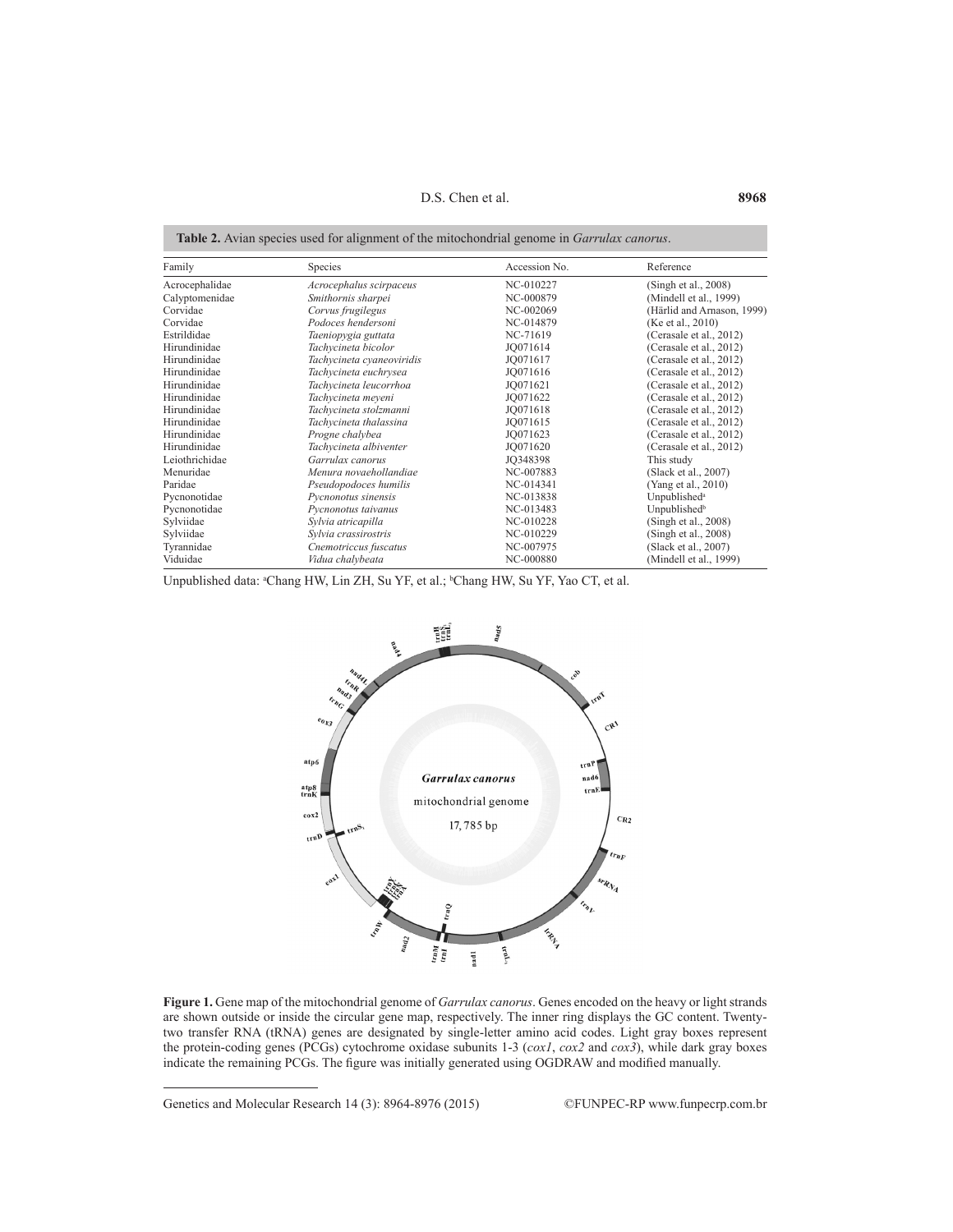| Gene/region                                          | Strand       | Position     |        |            | Size (bp)  |            | Codon             | Anticodon  | Intergenic               |
|------------------------------------------------------|--------------|--------------|--------|------------|------------|------------|-------------------|------------|--------------------------|
|                                                      |              | From         | To     | Nucleotide | Amino acid | Start      | Stop <sup>a</sup> |            | nucleotides <sup>b</sup> |
| tRNA <sup>Phe</sup>                                  | H            | $\mathbf{1}$ | 68     | 68         |            |            |                   | GAA        | $\mathbf{0}$             |
| srRNA                                                | H            | 69           | 1,047  | 979        |            |            |                   |            | $\boldsymbol{0}$         |
| tRNAVal                                              | H            | 1,048        | 1,117  | 70         |            |            |                   | <b>TAC</b> | $\theta$                 |
| lrRNA                                                | H            | 1,118        | 2,718  | 1601       |            |            |                   |            | $\mathbf{0}$             |
| $tRNA^{Leu(UUR)}$                                    | H            | 2,719        | 2,793  | 75         |            |            |                   | <b>TAA</b> | 12                       |
| nadl                                                 | H            | 2,806        | 3,783  | 978        | 325        | ATG        | AGG               |            | 8                        |
| $tRNA$ <sup>Ile</sup>                                | H            | 3,792        | 3,864  | 73         |            |            |                   | <b>GAT</b> | 5                        |
| $tRNA$ Gln                                           | L            | 3,870        | 3,940  | 71         |            |            |                   | <b>TTG</b> | $-1$                     |
| tRNAMet                                              | H            | 3,940        | 4,008  | 69         |            |            |                   | CAT        | $\boldsymbol{0}$         |
| nad2                                                 | H            | 4,009        | 5,048  | 1040       | 346        | ATG        | TA-               |            | $\mathbf{0}$             |
| $tRNA^{Tp}$                                          | H            | 5,049        | 5,118  | 70         |            |            |                   | <b>TCA</b> | $\mathbf{1}$             |
| tRNA <sup>Ala</sup>                                  | $\mathbf{L}$ | 5,120        | 5,188  | 69         |            |            |                   | <b>TGC</b> | 10                       |
| tRNAAsn                                              | L            | 5,199        | 5,271  | 73         |            |            |                   | <b>GTT</b> | $\mathbf{1}$             |
| tRNA <sup>Cys</sup>                                  | L            | 5,273        | 5,338  | 66         |            |            |                   | <b>GCA</b> | $-1$                     |
| $tRNA^{Tyr}$                                         | L            | 5,338        | 5,408  | 71         |            |            |                   | <b>GTA</b> | $\mathbf{1}$             |
| $\cos l$                                             | H            | 5,410        | 6,960  | 1551       | 516        | <b>GTG</b> | AGG               |            | $-9$                     |
| $tRNA^{Ser(UCN)}$                                    | L            | 6,952        | 7,024  | 73         |            |            |                   | <b>TGA</b> | $\overline{4}$           |
| $tRNA^{\scriptscriptstyle A\scriptscriptstyle S\!P}$ | H            | 7,029        | 7,098  | 70         |            |            |                   | <b>GTC</b> | 10                       |
| cox2                                                 | H            | 7,109        | 7,792  | 684        | 227        | ATG        | <b>TAA</b>        |            | $\mathbf{0}$             |
| $tRNA^{Lys}$                                         | H            | 7,793        | 7,862  | 70         |            |            |                   | <b>TTT</b> | $\mathbf{1}$             |
| atp8                                                 | H            | 7,864        | 8,031  | 168        | 55         | ATG        | <b>TAA</b>        |            | $-10$                    |
| atp6                                                 | H            | 8,022        | 8,705  | 684        | 227        | ATG        | TAA               |            | 5                        |
| $\cos^3$                                             | H            | 8,711        | 9,494  | 784        | 261        | <b>ATG</b> | <b>T-</b>         |            | $\overline{0}$           |
| $tRNA$ <sup>Gly</sup>                                | H            | 9,495        | 9,563  | 69         |            |            |                   | <b>TCC</b> | $\overline{0}$           |
| nad3                                                 | H            | 9,564        | 9,914  | 351        | 116        | <b>ATG</b> | <b>TAA</b>        |            | $-1$                     |
| $tRNA$ <sup>Ang</sup>                                | H            | 9,914        | 9,983  | 70         |            |            |                   | <b>TCG</b> | $\mathbf{1}$             |
| nad4L                                                | H            | 9,985        | 10,281 | 297        | 98         | ATG        | <b>TAA</b>        |            | $-7$                     |
| nad4                                                 | H            | 10,275       | 11,652 | 1378       | 459        | ATG        | <b>T-</b>         |            | $\boldsymbol{0}$         |
| tRNA <sup>His</sup>                                  | H            | 11,653       | 11.722 | 70         |            |            |                   | <b>GTG</b> | $\mathbf{0}$             |
| $tRNA^{Ser (AGY)}$                                   | H            | 11,723       | 11,788 | 66         |            |            |                   | <b>GCT</b> | $-1$                     |
| $tRNA^{Leu(CUN)}$                                    | H            | 11,788       | 11,858 | 71         |            |            |                   | <b>TAG</b> | $\overline{0}$           |
| nad5                                                 | H            | 11,859       | 13,676 | 1818       | 605        | <b>ATG</b> | AGA               |            | 8                        |
| cob                                                  | H            | 13,685       | 14,827 | 1143       | 380        | <b>ATG</b> | <b>TAA</b>        |            | $\mathbf{1}$             |
| $tRNA^{Thr}$                                         | H            | 14,829       | 14,897 | 69         |            |            |                   | <b>TGT</b> | $\overline{0}$           |
| CRI                                                  | H            | 14,898       | 15,965 | 1068       |            |            |                   |            | $\mathbf{0}$             |
| $tRNA^{Pro}$                                         | L            | 15,966       | 16,034 | 69         |            |            |                   | <b>TGG</b> | 9                        |
| nad6                                                 | L            | 16,044       | 16,562 | 519        | 172        | ATG        | <b>TAG</b>        |            | $\mathbf{1}$             |
| tRNA <sup>Glu</sup>                                  | L            | 16,564       | 16,635 | 72         |            |            |                   | <b>TTC</b> | $\mathbf{0}$             |
| CR2                                                  | H            | 16,636       | 17,785 | 1150       |            |            |                   |            | $\mathbf{0}$             |

**Table 3.** Localization and features of genes in the mitochondrial genome of *Ga* 

*tRNA* = transfer RNA; *rRNA* = ribosomal RNA; *lrRNA* = large ribosomal RNA; *srRNA* = small ribosomal RNA; *nad1-6* = NADH dehydrogenase subunits 1-6; *cox1-3* = subunits 1-3 of mitochondrial cytochrome oxidase; *cob =*  mitochondrial cytochrome b;  $atp6$  and  $atp8$  = subunits 6 and 8 of ATP synthase;  $CR$  = control region;  $a^{k-1}$  Indicates termination codons completed via polyadenylation; Negative values represent overlapping nucleotides.

#### **Protein-coding genes**

The total length of the PCGs in the mitogenome of *G. canorus* is 11,400 bp, which is similar to most other species of Passeriformes (range from 11,391-11,403 bp). The longest PCG of *G. canorus* is *nad5* (1818 bp) and the shortest is ATP synthasesubunit 8 (*atp8*; 168 bp; Table 5). The AT composition for the mitogenome of *G. canorus* at the first, second, and third codon positions are 47.4, 58.4, and 47.3%, respectively (Table 4). All 13 PCGs initiate with ATG, with the exception of *cox1* (cytochrome oxidase subunit 1), which begins with GTG. Six types of stop codons are used by the coding genes, including AGG for *nad1* and *cox1*; AGA for *nad5*; TAG for *nad6*; TAA for *cox2*, *atp8*, *atp6*, *nad3*, *nad4L*, and *cob* (cytochrome oxi-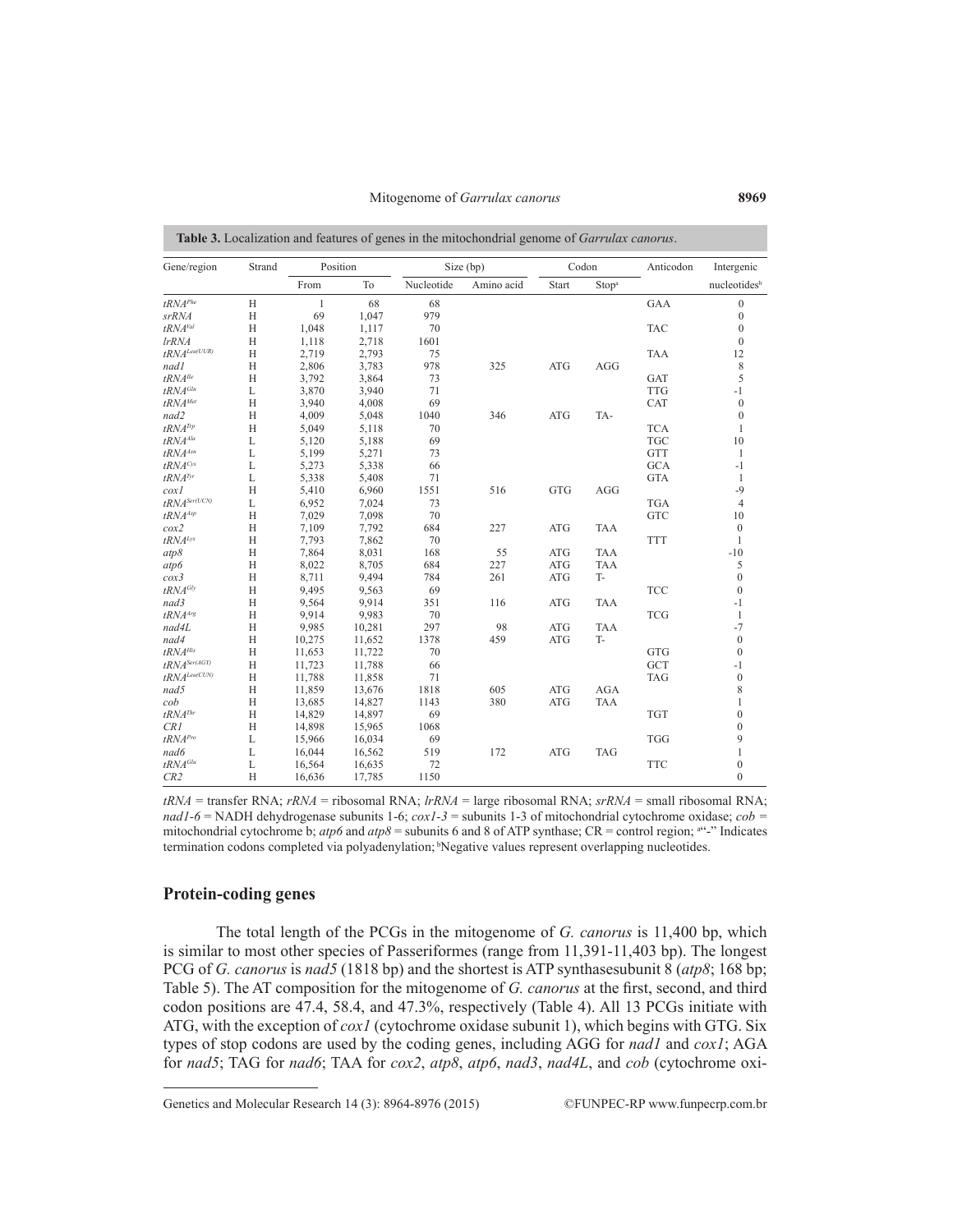| Species                             | Heavy-             | -strand              |                  |                      | Protein-coding |                               |              |                | IrRNA gene       | srRNA gene     |                            | tRNA genes |                      | Control region                                                                                                                                                                                                                                                            |                  |
|-------------------------------------|--------------------|----------------------|------------------|----------------------|----------------|-------------------------------|--------------|----------------|------------------|----------------|----------------------------|------------|----------------------|---------------------------------------------------------------------------------------------------------------------------------------------------------------------------------------------------------------------------------------------------------------------------|------------------|
|                                     | Length             | AT%                  | Length           | AT%                  | AT%            | AT%                           | AT%          | Length         | AT%              | Length         | AT%                        | Length     | AT%                  | Length                                                                                                                                                                                                                                                                    | AT%              |
|                                     | $\binom{6}{0}$     |                      | (bp)             | (iii)                | (1st)          | (2nd)                         | 3rd          | $\binom{6}{0}$ | (dq)             |                | (bp)                       |            | $\binom{6}{5}$       |                                                                                                                                                                                                                                                                           |                  |
| G. canorus                          | 17,788             | 52.1                 | 11,400           | 51.5                 | 47.4           | 58.3                          | 47.3         | 601            | 54.1<br>55.7     |                | 51.7                       | 547        | 56.4<br>60.0         | 218                                                                                                                                                                                                                                                                       | 53.7             |
| C. fuscatus                         | 7,177              |                      | 11,403           |                      | 51.6           |                               | 62.1         | 580            |                  | $\overline{8}$ | 53.9                       | 543        |                      | 1618                                                                                                                                                                                                                                                                      | 61.3             |
| M. novaehollandiae<br>C. frugilegus | (7, 839)<br>16,931 |                      | 11,406<br>11,394 | 55.1                 | 47.4<br>48.0   | 59.2<br>58.4                  | 58.8<br>53.5 | 602<br>601     | 56.5             | 576<br>973     | 51.7<br>51.7               | 546<br>548 | 59.5<br>57.6         | 1339<br>2280                                                                                                                                                                                                                                                              | 58.6<br>63.7     |
| P. sinensis                         | 16,923             | 55.7<br>58.2<br>54.0 | 11,400           | 53.4                 | 48.8           | 58.3                          | 53.1         | 600            | 55.7             | 978            | 51.9                       | 541        | 58.1                 | 1341                                                                                                                                                                                                                                                                      | 54.7             |
| P. taivanus                         | 16,923             | 54.0                 | 11,400           | 53.5                 | 48.9           | 58.3                          | 53.2         | 601            | 55.0             | 977            | 51.9                       | 533        | 58.1                 | 1341                                                                                                                                                                                                                                                                      |                  |
| A. scirpaceus                       | 17,903             | 52.1                 | 11,403           |                      | 47.8           | 58.5                          | 47.8         | 603            |                  | 977            | $50.9$<br>$51.2$           | 544        | 56.7                 | $\begin{smallmatrix} 88670 & 89670 & 89670 & 89670 & 89670 & 89670 & 89670 & 89670 & 89670 & 89670 & 89670 & 89670 & 89670 & 89670 & 89670 & 89670 & 89670 & 89670 & 89670 & 89670 & 89670 & 89670 & 89670 & 89670 & 89670 & 89670 & 89670 & 89670 & 89670 & 89670 & 896$ | $34.5$<br>$58.0$ |
| S. crassirostris<br>S. atricapilla  | 17,207<br>17,937   | 55.8                 | 11,400<br>11,397 | 52.9<br>55.3         | 49.6<br>47.8   | 58.8<br>58.3                  | 57.5<br>52.3 | 1599<br>598    | 57.0             | 975            |                            | 546<br>544 | 58.0<br>58.6         |                                                                                                                                                                                                                                                                           | 55.9             |
|                                     | 16,853             |                      | 11,400           |                      | 47.7           |                               | 53.8         | 594            |                  | 979            |                            | 545        |                      |                                                                                                                                                                                                                                                                           |                  |
| T. guttata<br>V. chalybeata         | 16,895             | $7.3899$<br>555555   | 11,400           | 53.4                 | 46.8           | 8<br>8 8 8 8 8 8<br>8 8 8 8 8 | 54.8         | 600            | 563708<br>563708 | 978            | 50.4                       | 542        | 57.9                 |                                                                                                                                                                                                                                                                           | 56525<br>5658    |
| S. sharpei                          | 17,344             |                      | 11,391           | 53.9<br>52.1         | 50.5           |                               | 53.0         | 601            |                  | 876<br>976     | $52.7$<br>$51.1$<br>$52.2$ | 548        | 58.5<br>56.5<br>58.2 |                                                                                                                                                                                                                                                                           |                  |
| P. humilis                          | 16,809             |                      | 11,400           |                      | 48.0           |                               | 50.1         | 597            |                  |                |                            |            |                      |                                                                                                                                                                                                                                                                           |                  |
| P. henderson                        | 16,867             |                      | 11,400           |                      | 48.5           |                               | 54.2         | 1603           |                  |                |                            | 545        |                      |                                                                                                                                                                                                                                                                           | 56.3             |
| T. albilinea<br>T. bicolor          | 17,945<br>17,923   | 53.4                 | 11,400<br>11,396 | 52.8<br>52.4         | 48.5<br>48.7   | 58.1<br>58.1                  | 51.6<br>50.5 | 1607<br>1603   | 54.5<br>54.2     | 974<br>973     | 50.8<br>51.0               | 538<br>537 | 56.6<br>56.1         |                                                                                                                                                                                                                                                                           | 56.6<br>56.3     |
| T. cyaneoviridis                    | 18,154             | 54,3                 | 1,400            | 53.2                 | 48.4           | 58.1                          | 53.1         | 1604           | 54.0             | 973            | 51.5                       | 540        |                      |                                                                                                                                                                                                                                                                           | 59.4             |
| T. euchrysea                        | 17,929             | 53.8                 | 11,400           | 52.8                 | 48.4           | 58.3                          | 51.7         | 607            | 54.3             | 973            | 51.1                       | 542        | 56,2                 |                                                                                                                                                                                                                                                                           | 57.7             |
| T. leucorrhoa                       | 17,965             | 53.5                 | 11,400           | 52.4                 | 48.5           | 58.1                          | 50.6         | 603            | 54.6             | 975            | 51.0                       | 540        | 56.8                 |                                                                                                                                                                                                                                                                           | 57.1             |
| T. meyeni                           | 18,012             | 53.4                 | 11,400           | 52.4                 | 48.4           | 58.1                          | 50.7         | 603            | 54.7             | 975            | 51.0                       | 541        | 56.7                 | 2431                                                                                                                                                                                                                                                                      | 56.4             |
| T. stolzmanni                       | 17,932             | 53.4                 | 11,400           | 52.4<br>52.3<br>52.1 | 48.3           | 58.1                          | 50.9         | 605            | 54.5             | 974            | 51.0                       | 538        | 56.9                 | 2359                                                                                                                                                                                                                                                                      | 56.5             |
| T. thalassina                       | 18,118             | 53.8                 | 11,400           |                      | 48.4           | 58.0                          | 51.8         | 605            | 54.1             | 973            | 51.5                       | 540        | 56.8                 | 2540                                                                                                                                                                                                                                                                      | 57.5             |
| P. chalybea                         | 18,030             | 53.2                 | 1,400            |                      | $\frac{8}{3}$  | 58.                           | 49.8         | 606            | 54.7             | 971            | 50.4                       | 537        | 56.6<br>56.6         | 2451                                                                                                                                                                                                                                                                      | 57.0             |
| T. albiventer                       | 17.923             | 4<br>53.             | 11,400           | 52.4                 | 48.4           | 58.1                          |              | 607            | 54.5             | 974            | 50                         |            |                      | 2346                                                                                                                                                                                                                                                                      | 56.6             |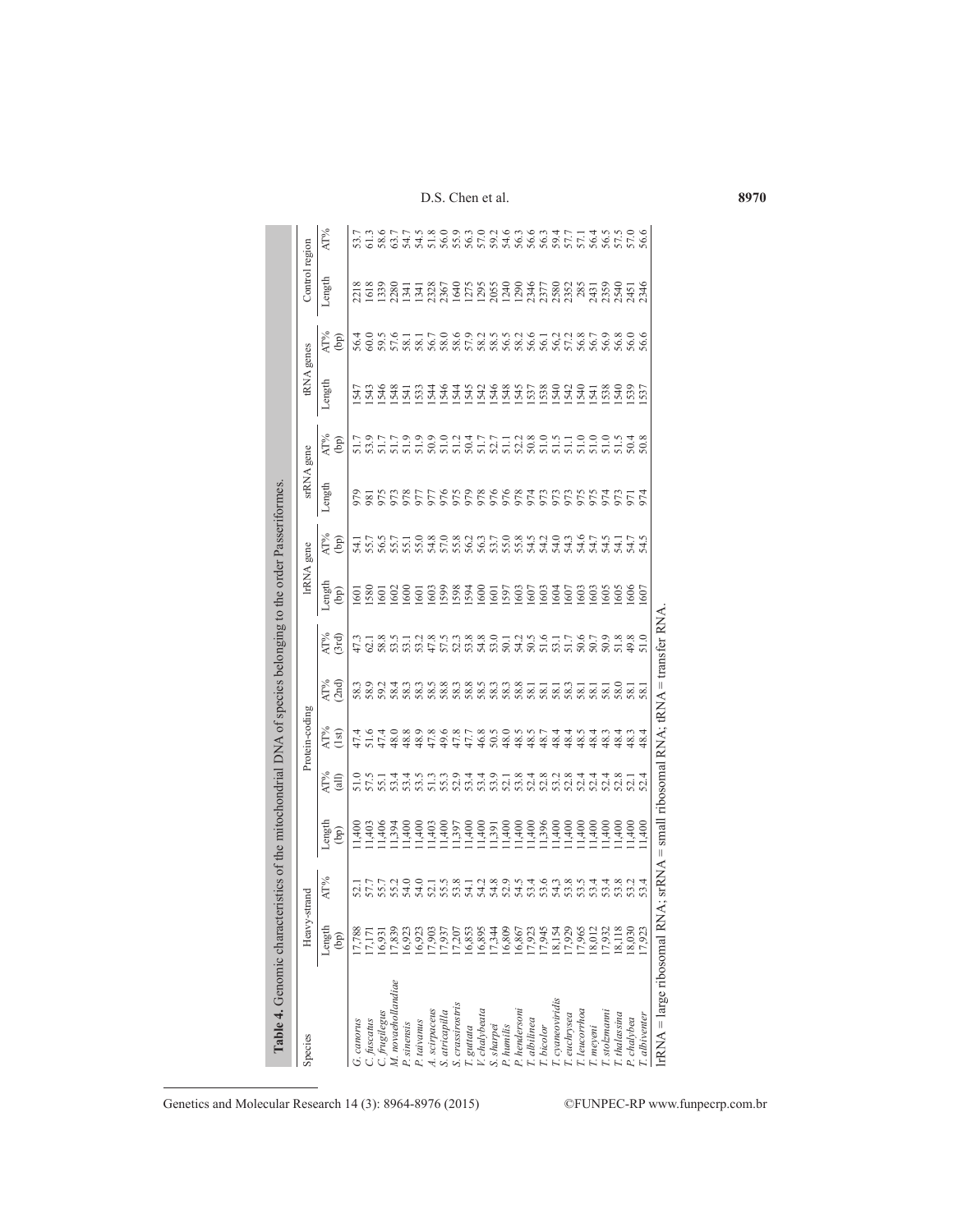dase b); and the incomplete stop codon TA- or T- for *nad2*, *cox3*, and *nad4*. The *nad6* gene of the *G. canorus* mitogenome shows strong skews of T versus A (-0.57) and G versus C (0.58), while *nad4L* has a slight skew of T versus A. All other PCGs have a slight skew of A versus T (AT skew =  $0.04-0.19$ ), and a strong skew of C versus G (GC skew =  $-0.58-0.30$ ) (Table 5). A common phenomenon found in other avian mitogenomes is gene overlapping, which was also observed in the *G. canorus* mitogenome (Table 3). Specifically, *cox1* shares 9 nucleotides with *tRNASer(UCN)*, *atp8* and *atp6* share 10 nucleotides, *nad3* and *tRNAArg* share 1 nucleotide, and *nad4L* and *nad4* share 7 nucleotides.

| Gene     | Length (bp) |       |       | Proportion of nucleotides $(\% )$ |       |       | AT skew | GC skew |
|----------|-------------|-------|-------|-----------------------------------|-------|-------|---------|---------|
|          |             | A     | C     | G                                 | T     | $A+T$ |         |         |
| nadl     | 978         | 26.07 | 35.48 | 14.52                             | 23.93 | 50.00 | 0.04    | $-0.42$ |
| nad2     | 1041        | 28.63 | 37.08 | 12.39                             | 21.90 | 50.53 | 0.13    | $-0.50$ |
| $\cos l$ | 1551        | 27.27 | 32.24 | 17.28                             | 23.21 | 50.48 | 0.08    | $-0.30$ |
| $\cos 2$ | 684         | 28.95 | 33.33 | 15.50                             | 22.22 | 51.17 | 0.13    | $-0.37$ |
| atp8     | 168         | 32.14 | 36.31 | 9.52                              | 22.02 | 54.17 | 0.19    | $-0.58$ |
| atp6     | 684         | 28.22 | 38.01 | 10.09                             | 23.68 | 51.90 | 0.09    | $-0.58$ |
| $\cos 3$ | 786         | 26.46 | 34.99 | 16.16                             | 22.39 | 48.85 | 0.08    | $-0.37$ |
| nad3     | 351         | 28.49 | 35.04 | 12.54                             | 23.93 | 52.42 | 0.09    | $-0.47$ |
| nad4L    | 297         | 23.57 | 36.03 | 14.48                             | 25.93 | 49.49 | $-0.05$ | $-0.43$ |
| nad4     | 1380        | 28.91 | 36.96 | 11.81                             | 22.32 | 51.23 | 0.13    | $-0.52$ |
| nad5     | 1818        | 29.65 | 35.31 | 12.38                             | 22.66 | 52.31 | 0.13    | $-0.48$ |
| cob      | 1143        | 27.91 | 35.00 | 13.04                             | 24.06 | 51.97 | 0.07    | $-0.46$ |
| nad6     | 519         | 10.60 | 10.60 | 40.08                             | 38.73 | 49.33 | $-0.57$ | 0.58    |
| Average  |             | 26.68 | 33.57 | 15.37                             | 24.38 | 51.07 | 0.04    | $-0.38$ |

*nad1-6* = NADH dehydrogenase subunits 1-6; *cox1-3* = subunits 1-3 of mitochondrial cytochrome oxidase; *cob =*  mitochondrial cytochrome b; *atp6* and *atp8* = subunits 6 and 8 of ATP synthase.

In this study, the pattern of codon usage in the *G. canorus* mitogenome was also investigated (Table 6). There are 3800 codons for all the 13 PCGs after the exclusion of stop codons. Of these, the amino acids that are used most frequently are Leu (17.63%), Ala (8.52%), Thr (8.42%), Ile (7.52%), and Ser (7.30%).

|               |            |        | <b>Table 6.</b> Codon usage of 13 protein-coding genes in the mitochondrial genome of <i>Garrulax canorus</i> . |               |            |     |                                  |               |            |        |                     |               |            |        |                     |
|---------------|------------|--------|-----------------------------------------------------------------------------------------------------------------|---------------|------------|-----|----------------------------------|---------------|------------|--------|---------------------|---------------|------------|--------|---------------------|
| Amino<br>acid | Codon      | Number | Frequency<br>$(\%)$                                                                                             | Amino<br>acid |            |     | Codon Number Frequency<br>$(\%)$ | Amino<br>acid | Codon      | Number | Frequency<br>$(\%)$ | Amino<br>acid | Codon      | Number | Frequency<br>$(\%)$ |
| Phe           | <b>TTT</b> | 46     | 1.21                                                                                                            | Ser           | <b>TCT</b> | 37  | 0.97                             | Tyr           | <b>TAT</b> | 24     | 0.63                | <b>Cys</b>    | <b>TGT</b> | 4      | 0.11                |
|               | <b>TTC</b> | 175    | 4.61                                                                                                            |               | TCC        | 93  | 2.45                             |               | <b>TAC</b> | 88     | 2.32                |               | TGC        | 27     | 0.71                |
| Leu           | <b>TTA</b> | 46     | 1.21                                                                                                            |               | <b>TCA</b> | 74  | 1.95                             | Stop          | TAA        | 9      | 0.24                | Trp           | <b>TGA</b> | 91     | 2.39                |
|               | <b>TTG</b> | 20     | 0.53                                                                                                            |               | <b>TCG</b> | 11  | 0.29                             |               | <b>TAG</b> |        | 0.03                |               | <b>TGG</b> | 16     | 0.42                |
|               | <b>CTT</b> | 49     | 1.29                                                                                                            | Pro           | <b>CCT</b> | 32  | 0.84                             | <b>His</b>    | CAT        | 6      | 0.16                | Arg           | <b>CGT</b> | 5      | 0.13                |
|               | <b>CTC</b> | 191    | 5.03                                                                                                            |               | CCC        | 76  | 2.00                             |               | CAC        | 100    | 2.63                |               | CGC        | 16     | 0.42                |
|               | <b>CTA</b> | 300    | 7.89                                                                                                            |               | <b>CCA</b> | 106 | 2.79                             | Gln           | CAA        | 84     | 2.21                |               | <b>CGA</b> | 44     | 1.16                |
|               | <b>CTG</b> | 64     | 1.68                                                                                                            |               | CCG        | 12  | 0.32                             |               | CAG        | 13     | 0.34                |               | CGG        | 9      | 0.24                |
| <b>Ile</b>    | <b>ATT</b> | 56     | 1.47                                                                                                            | Thr           | <b>ACT</b> | 43  | 1.13                             | Asn           | AAT        | 11     | 0.29                | Ser           | AGT        | 4      | 0.11                |
|               | ATC        | 230    | 6.05                                                                                                            |               | ACC        | 149 | 3.92                             |               | AAC        | 115    | 3.03                |               | AGC        | 58     | 1.53                |
| Met           | <b>ATA</b> | 110    | 2.89                                                                                                            |               | <b>ACA</b> | 122 | 3.21                             | Lys           | AAA        | 79     | 2.08                | Stop          | <b>AGA</b> |        | 0.03                |
|               | ATG        | 44     | 1.16                                                                                                            |               | ACG        | 6   | 0.16                             |               | AAG        | 8      | 0.21                |               | AGG        | 2      | 0.05                |
| Val           | <b>GTT</b> | 24     | 0.63                                                                                                            | Ala           | <b>GCT</b> | 50  | 1.32                             | Asp           | <b>GAT</b> | 9      | 0.24                | Gly           | GGT        | 19     | 0.50                |
|               | <b>GTC</b> | 68     | 1.79                                                                                                            |               | GCC        | 162 | 4.26                             |               | GAC        | 61     | 1.61                |               | GGC        | 93     | 2.45                |
|               | <b>GTA</b> | 74     | 1.95                                                                                                            |               | <b>GCA</b> | 102 | 2.68                             | Glu           | GAA        | 66     | 1.74                |               | GGA        | 72     | 1.89                |
|               | <b>GTG</b> | 28     | 0.74                                                                                                            |               | GCG        | 10  | 0.26                             |               | GAG        | 19     | 0.50                |               | GGG        | 36     | 0.95                |

Genetics and Molecular Research 14 (3): 8964-8976 (2015) ©FUNPEC-RP www.funpecrp.com.br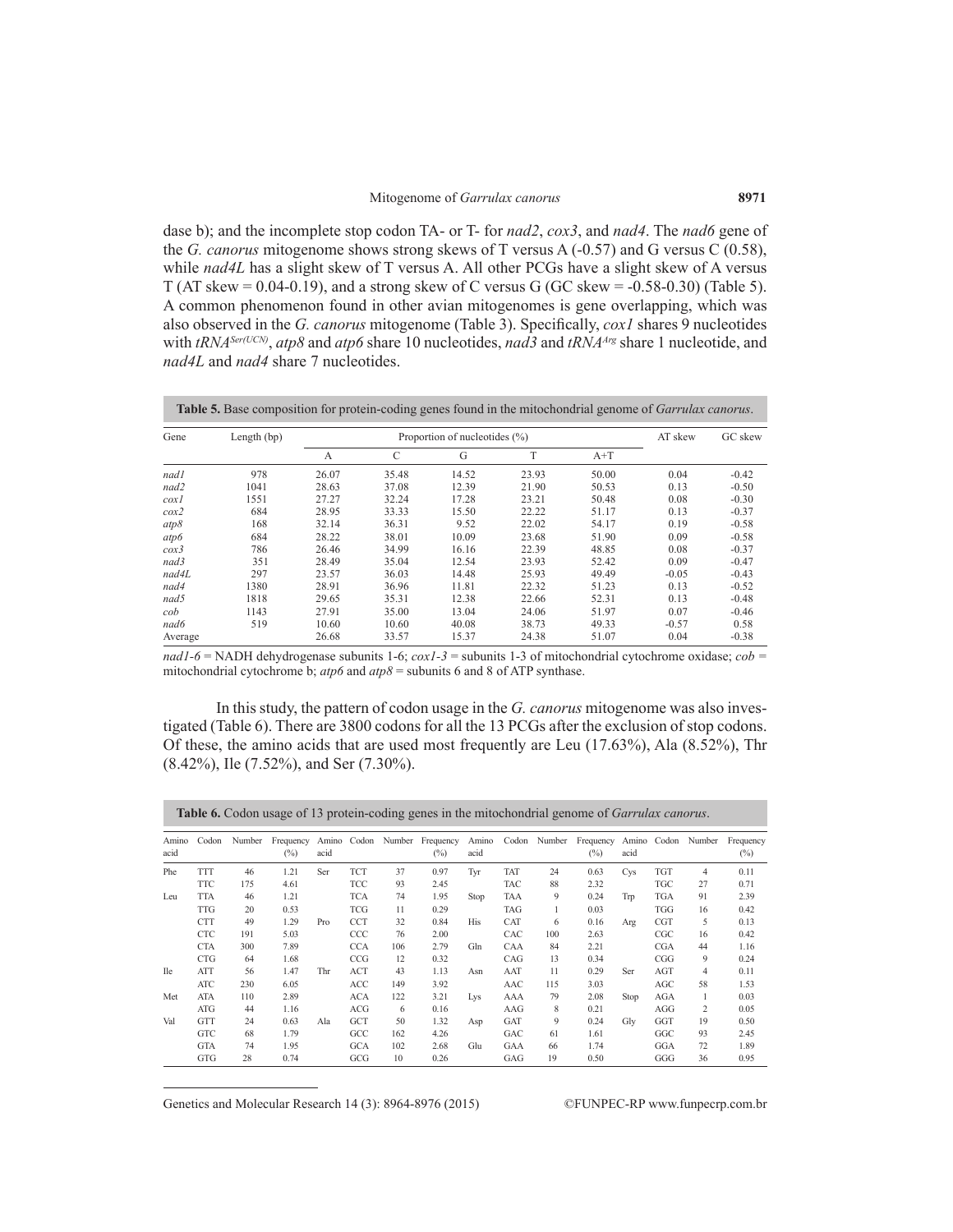## **Ribosomal and transfer RNA genes**

Two rRNA genes, small subunit rRNA (*srRNA*) and large subunit rRNA (*lrRNA*), were found in the *G. canorus* mitogenome, located between *tRNAPhe* and *tRNALeu(UUR)* and separated by *tRNA<sup>Val</sup>*. The lengths of *srRNA* and *lrRNA* are 979 and 1601 bp, respectively. The A+T content of *srRNA* and *lrRNA* are 51.7 and 54.1%, respectively, both of which are similar to the other known species of Passeriformes.

The complete mitochondrial sequence contains 22 tRNA genes, which are interspersed in the genome and range in size from 66 (*tRNACys* and *tRNASer(AGY)*) to 75 (*tRNALeu(UUR)*) nt (Table 3). All the tRNA gene sequences have the potential to fold into typical cloverleaf secondary structures (Figure 2).  $tRNA<sup>Cys</sup>$  and  $tRNA<sup>Ser(AGY)</sup>$ , which were not found by the  $tRNAscan-SE$  as reported in other species (Kan et al., 2010a; Zhang et al., 2012), were identified by comparing the sequence with other passerine species counterparts.

#### **Non-coding regions**

Two putative control regions (CR) were found in the *G. canorus* mitogenome [1068 bp (CR1) and 1150 bp (CR2) in length], located between the *tRNAThr* and *tRNAPhe* genes and separated by *tRNAPro*, *nad6*, and *tRNAGlu*. The total length of CRs observed in other passerine species varies between 1240 bp (*Pseudopodoces humilis*) and 2580 bp (*Tachycineta cyaneoviridis*), with the AT content ranging from 51.8% (*Acrocephalus scirpaceus*) to 63.7% (*Menura novaehollandiae*) (Table 4). The nucleotide composition of the *G. canorus* CR is A  $= 24.0\%$ , T = 29.5%, C = 33.4%, and G = 13.2%, with a distinct bias against G. Based on the distribution of the conserved motifs in other avian CRs (Brown et al., 1986; Saccone et al., 1991; Randi and Lucchini, 1998; Zhang et al., 2012), the CR1 and CR2 of *G. canorus* can be separated into three domains: ETAS (extended termination-associated sequences) Domain I, Central Conserved Domain II, and CSB (conserved sequence block) Domain III (Figure 3). Domain I consists of parts A and B. In part A of CR1, ETAS1 and ETAS2 are found from position 57-121 and 116-163 nt, respectively, and overlap by 6 nt, with 65.2 and 56.3% similarity to the consensus mammalian ETAS1 and ETAS2 (Sbisa et al., 1997). Furthermore, a CSB1 like block in part B of CR1 has 55.6% similarity to the CSB1 in domain III (Figure 3). In CR1, four conserved sequence boxes were observed in Domain II, which were named boxes F, E, D, and C (Figure 3), and Poly (T) sequences were located just a few nucleotides downstream from the putative CSB1 in Domain III (Figure 3). In *G. canorus*, the CR1 and CR2 sequences were identical for over 1000 bp (only the first  $\sim$ 70 bp of both CRs and the last  $\sim$ 90 bp of CR2 were not identical). The high level of similarity of CR1 and CR2 sequences suggests either a recent and independent duplication of the CR or concerted evolution (Singh et al., 2008). In comparison with CR1, CR2 has bidirectional LSP/HSP-like promoters, a sequence similar to the mammalian LSP/HSP (light- and heavy-strand transcription promoters) (Randi and Lucchini, 1998) (Figure 3).

This is the first study to present the complete mitochondrial genome of the Chinese Hwamei *G. canorus* distributed in the Wuhu, Anhui Province, China. We report the genome organization, codon usage, and duplicated control region of the *G. canorus* mitochondrial DNA. These results provide basic information for future phylogenetic analyses among species of the order Passeriformes.

Genetics and Molecular Research 14 (3): 8964-8976 (2015) ©FUNPEC-RP www.funpecrp.com.br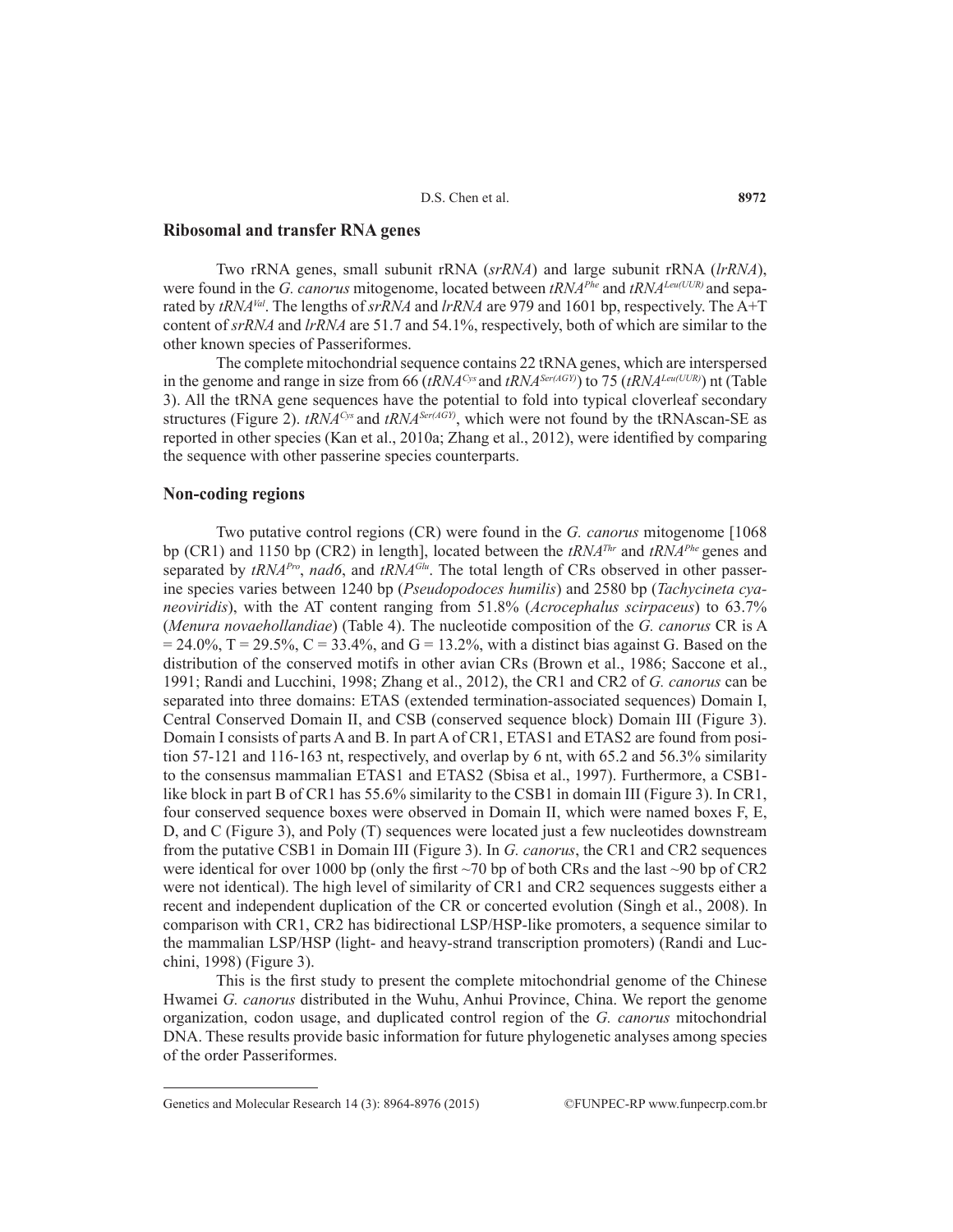

**Figure 2.** Inferred secondary structures of 22 transfer RNAs (tRNAs) found in the *Garrulax canorus* mitochondrial genome.

Genetics and Molecular Research 14 (3): 8964-8976 (2015) ©FUNPEC-RP www.funpecrp.com.br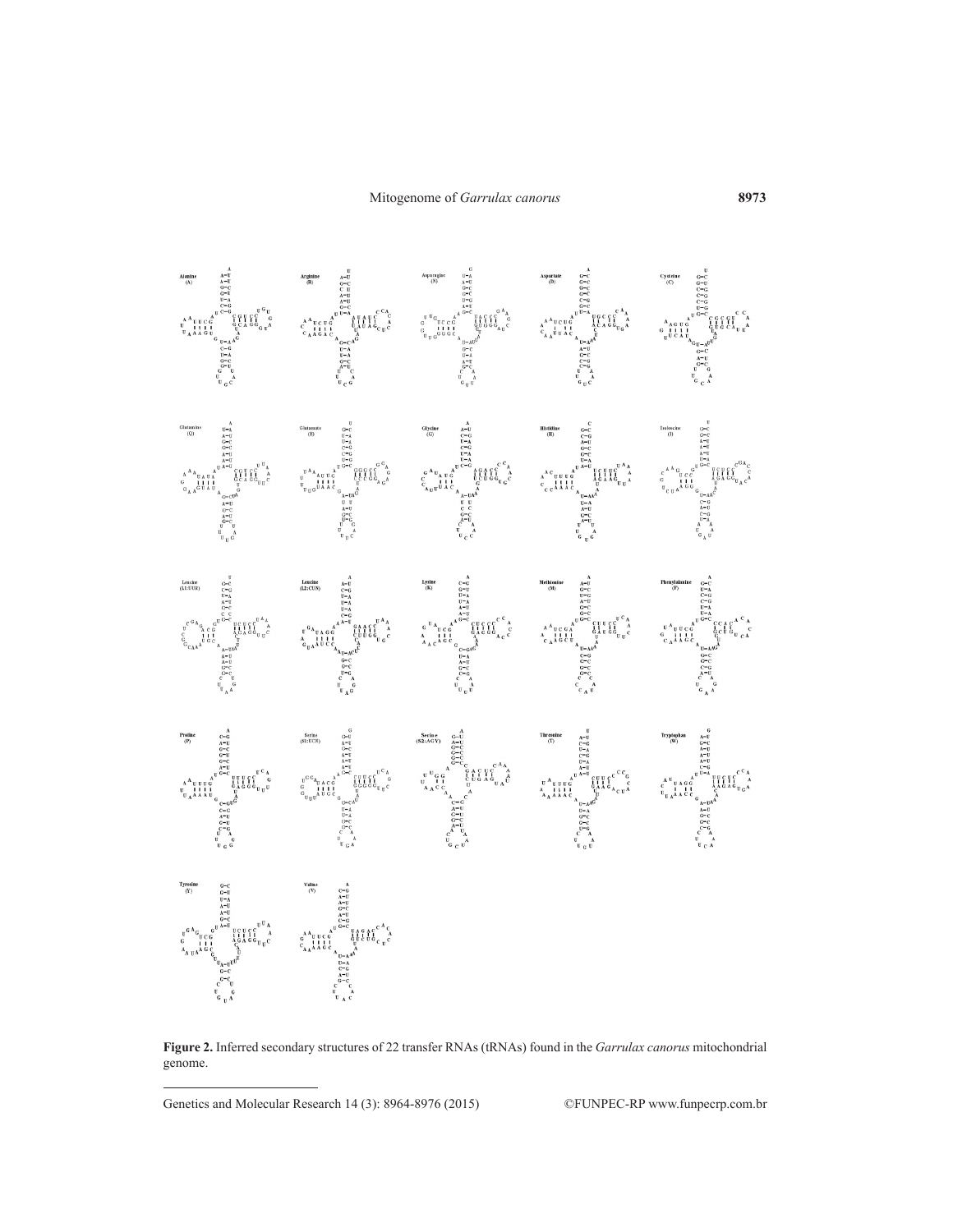



**Figure 3.** Schematic representation of the organization of the *Garrulax canorus* control region CR1 (**A**) and CR2 (**B**) ETAS, extended termination-associated sequences; F through C boxes, conserved sequence boxes in the central domain; *CSB*, conserved sequence block; CSB-like, a sequence similar to the CSB; LSP, light-strand transcription promoter; HSP, heavy-strand transcription promoter; LSP/HSP-like, a sequence similar to the LSP/HSP.

#### **Conflicts of interest**

The authors declare no conflict of interest.

## **ACKNOWLEDGMENTS**

We would like to thank Binghua Li, Jianke Yang, Zhichun Guo, and Xifeng Li for assistance, suggestions, and comments. Research supported by the National Natural Science Foundation of China (#31071266), the Key Laboratory of Biotic Environment and Ecology Safety in Anhui Province, the Key Program of Natural Science Foundation of the Anhui Higher Education Institutions (#KJ2013A127), and the Anhui Provincial Natural Science Foundation (#1308085MC38).

### **REFERENCES**

Ballard JW and Whitlock MC (2004). The incomplete natural history of mitochondria. *Mol. Ecol.* 13: 729-744. Barker FK (2004). Monophyly and relationships of wrens (Aves: Troglodytidae): a congruence analysis of heterogeneous mitochondrial and nuclear DNA sequence data. *Mol. Phylogenet. Evol.* 31: 486-504.

Genetics and Molecular Research 14 (3): 8964-8976 (2015) ©FUNPEC-RP www.funpecrp.com.br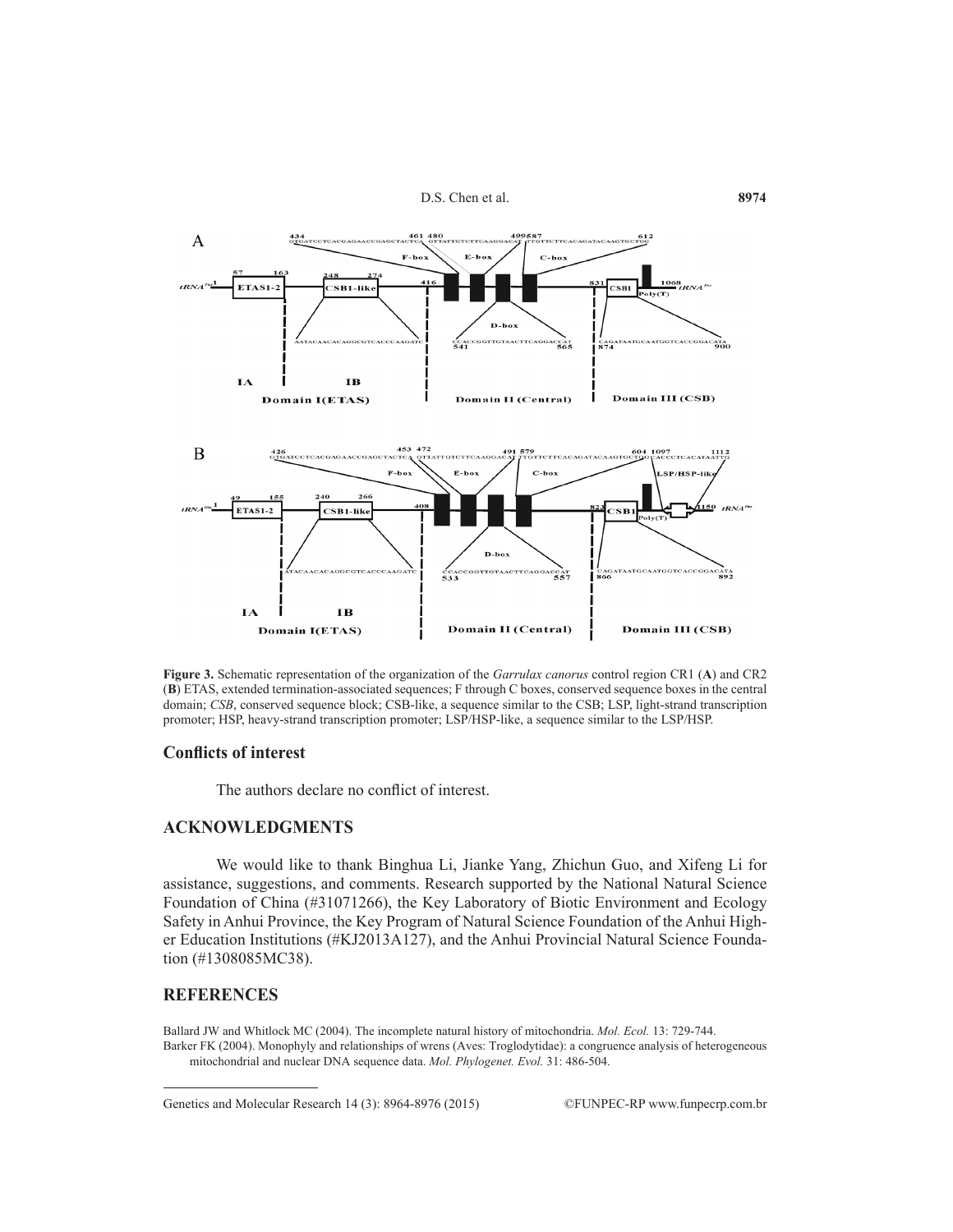- Barker FK, Barrowclough GF and Groth JG (2002). A phylogenetic hypothesis for passerine birds: taxonomic and biogeographic implications of an analysis of nuclear DNA sequence data. *Proc. R. Soc. B-Biol. Sci.* 269: 295-308.
- Brown GG, Gadaleta G, Pepe G, Saccone C, et al. (1986). Structural conservation and variation in the D-loop-containing region of vertebrate mitochondrial DNA. *J. Mol. Biol.* 192: 503-511.
- Cerasale DJ, Dor R, Winkler DW and Lovette IJ (2012). Phylogeny of the *Tachycineta* genus of New World swallows: insights from complete mitochondrial genomes. *Mol. Phylogenet. Evol.* 63: 64-71.
- Chesser RT, Yeung CKL, Yao CT, Tian XH, et al. (2010). Molecular phylogeny of the spoonbills (Aves: Threskiornithidae) based on mitochondrial DNA. *Zootaxa* 2603: 53-60.
- Clements JF, Schulenberg TS, Lliff MJ, Sullivan BL, et al. (2011). The Clements checklist of birds of the world. Version 6.6. Cornell University Press, New York.
- Cracraft J, Barker FK, Braun MJ, Harshman J, et al. (2004). Phylogenetic relationships among modern birds (Neornithes): towards an avian tree of life. In: Assembling the tree of life (Cracraft J and Donoghue MJ, eds.). Oxford University Press, New York, 468-489.
- Ericson PGP, Christidis L, Cooper A, Irestedt M, et al. (2002). A Gondwanan origin of passerine birds supported by DNA sequences of the endemic New Zealand wrens. *Proc. R. Soc. B-Biol. Sci.* 269: 235-241.
- Gill F and Donsker D (2012). IOC World Bird Names (v3.1). Available at [http://www.worldbirdnames.org].
- Hall TA (1999). BioEdit: a user-friendly biological sequence alignment editor and analysis program for windows 95/98/ NT. *Nucleic Acids Symp. Ser.* 41: 95-98.
- Härlid A and Arnason U (1999). Analyses of mitochondrial DNA nest ratite birds within the Neognathae: supporting a neotenous origin of ratite morphological characters. *Proc. R. Soc. Lond. B-Biol. Sci.* 266: 305-309.
- He L, Dai B, Zeng B, Zhang X, et al. (2009). The complete mitochondrial genome of the Sichuan Hill Partridge (*Arborophila rufipectus*) and a phylogenetic analysis with related species. *Gene* 435: 23-28.
- Johansson US, Parsons TJ, Irestedt M and Ericson PGP (2001). Clades within the 'higher land birds', evaluated by nuclear DNA sequences. *J. Zool. Syst. Evol. Res.* 39: 37-52.
- Kan XZ, Li XF, Lei ZP, Wang M, et al. (2010a). Complete mitochondrial genome of Cabot's tragopan, *Tragopan caboti* (Galliformes: Phasianidae). *Genet. Mol. Res.* 9: 1204-1216.
- Kan XZ, Li XF, Zhang LQ, Chen L, et al. (2010b). Characterization of the complete mitochondrial genome of the Rock pigeon, *Columba livia* (Columbiformes: Columbidae). *Genet. Mol. Res.* 9: 1234-1249.
- Kan XZ, Yang JK, Li XF, Chen L, et al. (2010c). Phylogeny of major lineages of galliform birds (Aves: Galliformes) based on complete mitochondrial genomes. *Genet. Mol. Res.* 9: 1625-1633.
- Ke Y, Huang Y and Lei FM (2010). Sequencing and analysis of the complete mitochondrial genome of *Podoces hendersoni* (Ave, Corvidae). *Yi Chuan* 32: 951-960.

Li SH, Li JW, Han LX, Yao CT, et al. (2006). Species delimitation in the Hwamei *Garrulax canorus*. *Ibis* 148: 698-706.

- Lohse M, Drechsel O and Bock R (2007). OrganellarGenomeDRAW (OGDRAW): a tool for the easy generation of highquality custom graphical maps of plastid and mitochondrial genomes. *Curr. Genet.* 52: 267-274.
- MacKinnon J and Phillipps K (2000). A Field Guide to the Birds of China: ornithology. Oxford University Press, New York.
- Mindell DP, Sorenson MD, Dimcheff DE, Hasegawa M, et al. (1999). Interordinal relationships of birds and other reptiles based on whole mitochondrial genomes. *Syst. Biol.* 48: 138-152.
- Nabholz B, Jarvis ED and Ellegren H (2010). Obtaining mtDNA genomes from next-generation transcriptome sequencing: a case study on the basal Passerida (Aves: Passeriformes) phylogeny. *Mol. Phylogenet. Evol.* 57: 466-470.
- Perna NT and Kocher TD (1995). Patterns of nucleotide composition at fourfold degenerate sites of animal mitochondrial genomes. *J. Mol. Evol.* 41: 353-358.
- Raikow RJ (1982). Monophyly of the Passeriformes: test of a phylogenetic hypothesis. *Auk* 99: 431-455.
- Randi E and Lucchini V (1998). Organization and evolution of the mitochondrial DNA control region in the avian genus *Alectoris*. *J. Mol. Evol.* 47: 449-462.
- Saccone C, Pesole G and Sbisa E (1991). The main regulatory region of mammalian mitochondrial DNA: structurefunction model and evolutionary pattern. *J. Mol. Evol.* 33: 83-91.
- Sambrook J and Russell DW (2001). Molecular Cloning: A Laboratory Manual. 3rd edn. Cold Spring Harbor Laboratory Press, New York.
- San Mauro D, Garcis-Paris M and Zardoya R (2004). Phylogenetic relationships of discoglossid frogs (Amphibia:Anura:Discoglossidae) based on complete mitochondrial genomes and nuclear genes. *Gene* 343: 357- 366.
- Sbisà E, Tanzariello F, Reyes A, Pesole G, et al. (1997). Mammalian mitochondrial D-loop region structural analysis: identification of new conserved sequences and their functional and evolutionary implications. *Gene* 205: 125-140.

Genetics and Molecular Research 14 (3): 8964-8976 (2015) ©FUNPEC-RP www.funpecrp.com.br